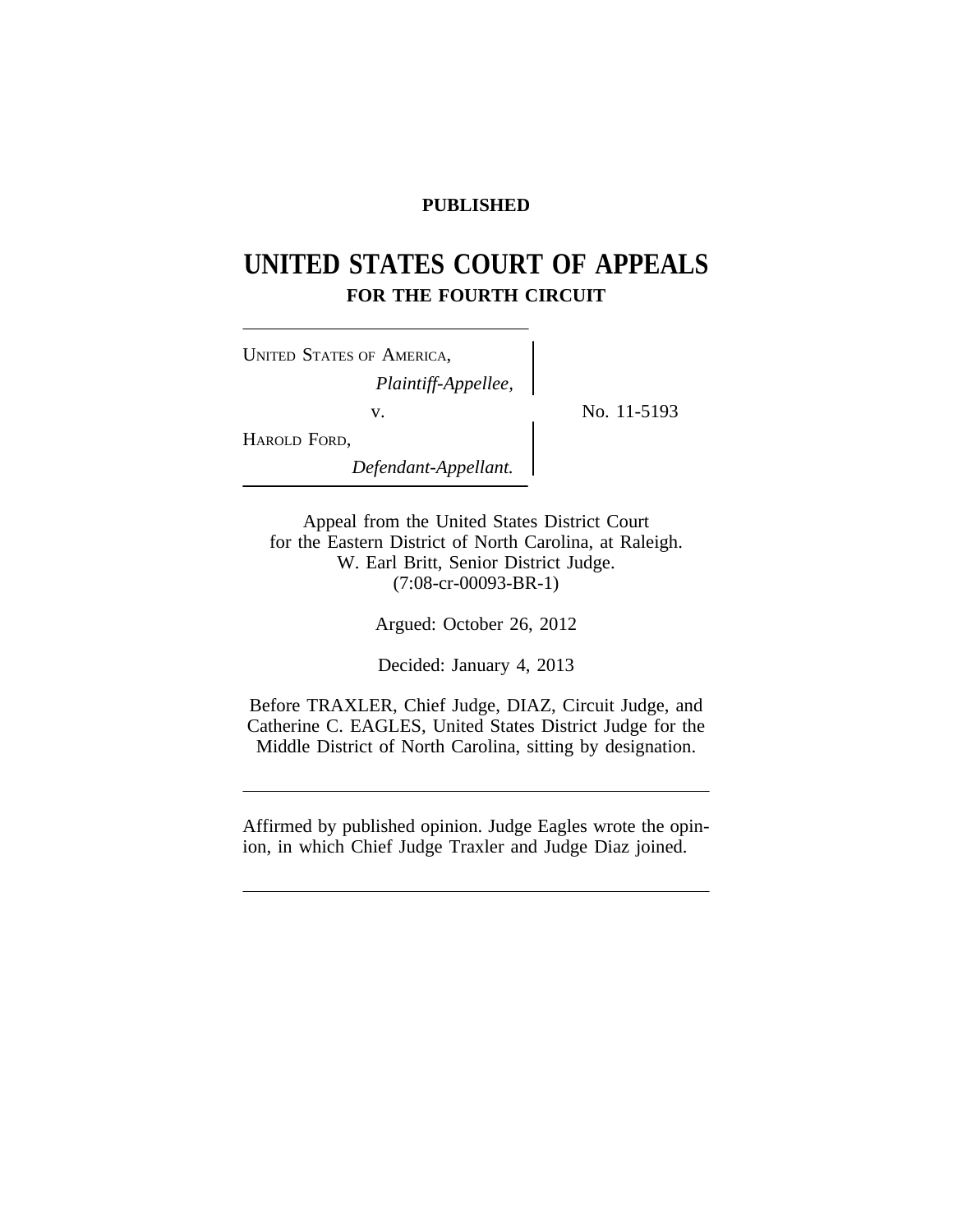## **COUNSEL**

**ARGUED:** James Edward Todd, Jr., OFFICE OF THE FED-ERAL PUBLIC DEFENDER, Raleigh, North Carolina, for Appellant. Joshua L. Rogers, OFFICE OF THE UNITED STATES ATTORNEY, Raleigh, North Carolina, for Appellee. **ON BRIEF:** Thomas P. McNamara, Federal Public Defender, G. Alan DuBois, Assistant Federal Public Defender, OFFICE OF THE FEDERAL PUBLIC DEFENDER, Raleigh, North Carolina, for Appellant. Thomas G. Walker, United States Attorney, Jennifer P. May-Parker, Assistant United States Attorney, OFFICE OF THE UNITED STATES ATTORNEY, Raleigh, North Carolina, for Appellee.

#### **OPINION**

EAGLES, District Judge:

A jury found Harold Ford guilty of being a felon in possession of a firearm. We reversed his conviction because of a post-trial change in law effected by *United States v. Simmons*, 649 F.3d 237 (4th Cir. 2011) (en banc), and remanded the case for further proceedings. *United States v. Ford* (*Ford I*), 447 F. App'x 484, 485 (4th Cir. 2011) (unpublished). Ford was again convicted, and he now appeals on double jeopardy grounds. Finding no error, we affirm.

# I.

In September 2009, Ford was tried before a jury in the Eastern District of North Carolina on one count of unlawfully possessing a firearm, having been convicted of a crime punishable by imprisonment for a term exceeding one year, in violation of 18 U.S.C. § 922(g)(1). J.A. 41-221. The government sought to introduce evidence of Ford's 2003 North Car-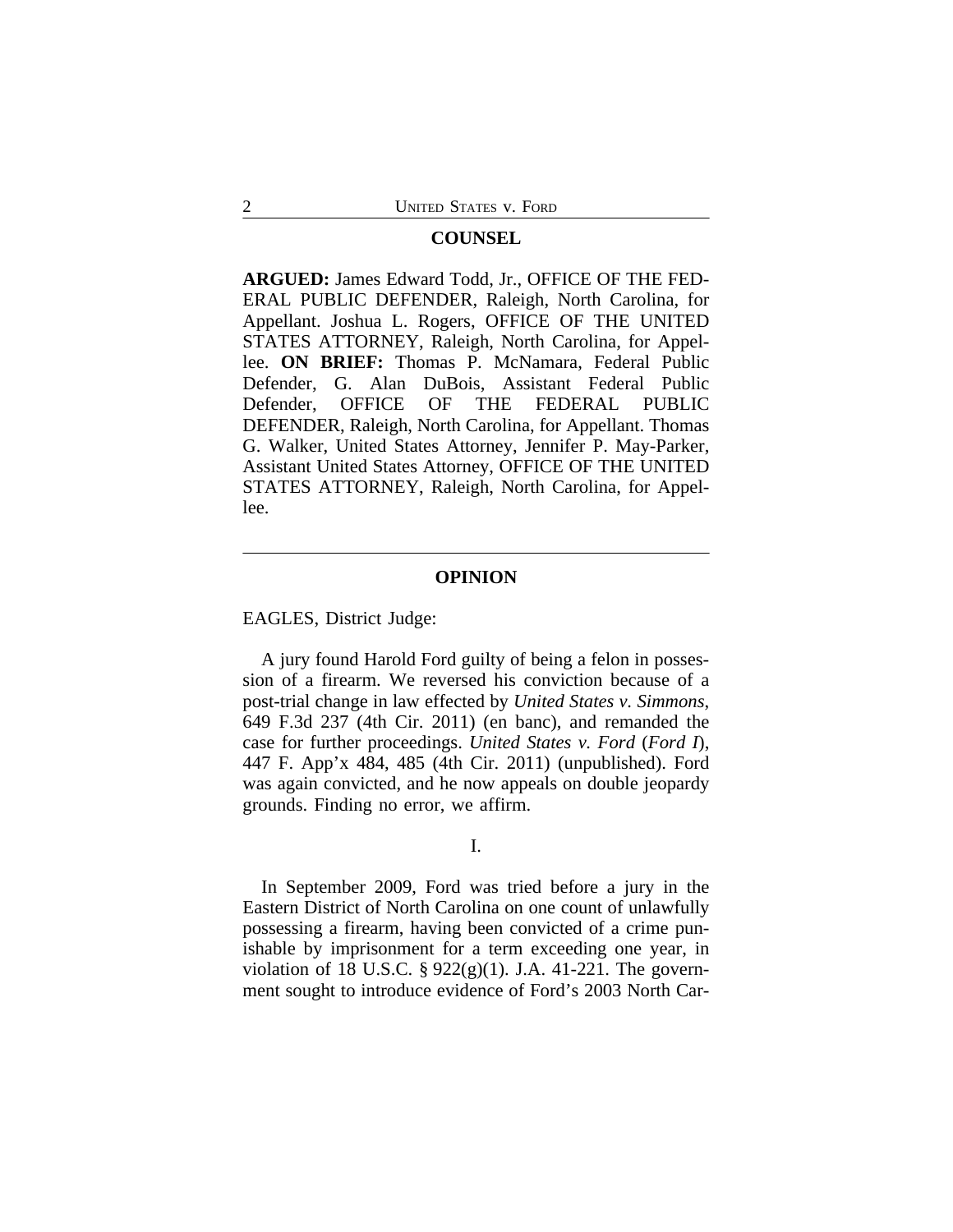UNITED STATES V. FORD 3

olina conviction for the Class I felony of possession with intent to distribute marijuana. J.A. 139-140, 142. For that conviction, Ford was sentenced to 8-10 months in prison. J.A. 140. Under North Carolina's structured sentencing laws at the time, Ford's sentence could not have exceeded 12 months given his prior criminal record, even though a person whose prior record was more serious could have received a maximum sentence of up to 15 months. Ford objected that the 2003 conviction was inadmissible because it was not for a crime punishable by more than a year in prison, and therefore it could not serve as a predicate felony for the  $\S 922(g)(1)$ charge. J.A. 140-43.

While Ford's objection had support in a Sixth Circuit case, *United States v. Pruitt*, 545 F.3d 416 (6th Cir. 2008), it was foreclosed by our decision in *United States v. Harp*, 406 F.3d 242, 246 (4th Cir. 2005), *overruled by Simmons*, 649 F.3d at 241. *Harp* made clear that in determining "whether a conviction is for a crime punishable by a prison term exceeding one year, . . . we consider the maximum aggravated sentence that could be imposed for that crime upon a defendant with the worst possible criminal history." *Id.* (emphasis removed). The district court therefore allowed evidence of the conviction. J.A. 143. The government did not introduce evidence of any other convictions.

At the close of the government's case and again at the close of all evidence, Ford moved for a judgment of acquittal, each time asserting that the government had failed to prove he had a prior felony conviction prohibiting him from possessing a firearm. J.A. 156-57, 181. The district court denied both motions, reiterating that Ford's argument was foreclosed by Fourth Circuit precedent. J.A. 158, 181. The jury found Ford guilty, and the district court sentenced him to 78 months in prison. J.A. 6, 8.

Ford appealed. J.A. 9. We placed his appeal in abeyance pending an en banc decision in *Simmons*. J.A. 11. In *Sim-*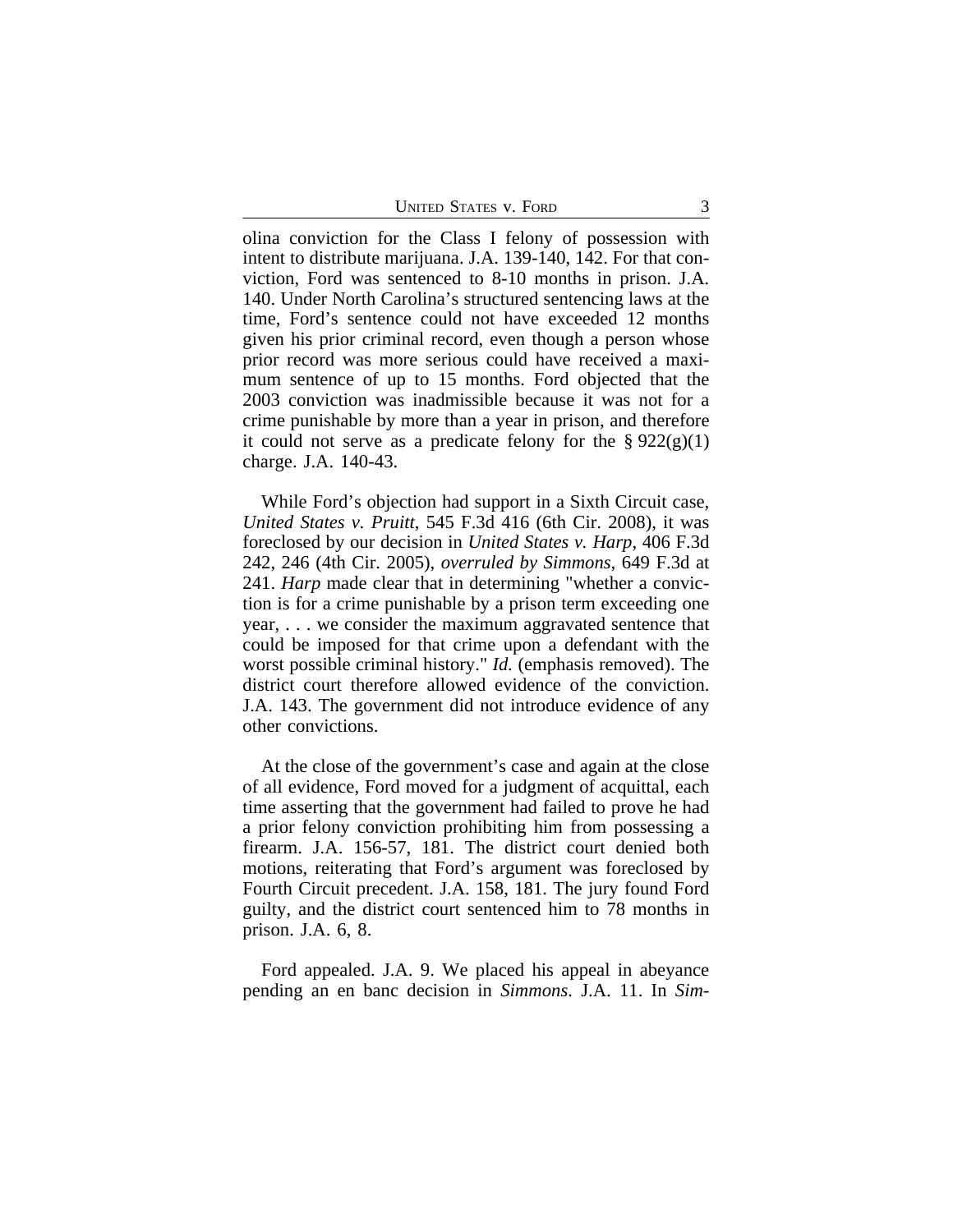*mons*, we overruled *Harp* and sustained an argument similar to the one Ford had made before the district court. 649 F.3d at 247-48. Thereafter, in a per curiam opinion, we reversed Ford's  $\S 922(g)(1)$  conviction and remanded the case to the district court for further proceedings. *Ford I*, 447 F. App'x at 484.

On remand, the government moved to retry Ford based on other previous convictions, each of which was for a crime indisputably punishable by more than a year in prison. J.A. 260.**<sup>1</sup>** The district court granted the motion, rejecting Ford's assertion that retrial would violate the Double Jeopardy Clause. J.A. 300. Ford entered a conditional guilty plea, preserving for appeal his double jeopardy argument, and the district court sentenced him to 27 months in prison. J.A. 346-51, 378. Ford timely appealed, J.A. 388, and we have jurisdiction pursuant to 18 U.S.C. § 3742(a) and 28 U.S.C. § 1291.

# II.

Ford contends that in *Ford I* we reversed his conviction because the evidence was legally insufficient to support a guilty verdict, and that, like an acquittal, such a reversal bars retrial under the Double Jeopardy Clause of the Fifth Amendment. The Double Jeopardy Clause provides: "[N]or shall any person be subject for the same offense to be twice put in jeopardy of life or limb." We review de novo whether a defendant will be subject to double jeopardy by retrial on a criminal charge. *United States v. Goodine*, 400 F.3d 202, 206 (4th Cir. 2005).

**<sup>1</sup>**Ford was convicted in 1973 of aggravated assault and of assault with a deadly weapon inflicting serious injury. He was convicted in 1983 of selling controlled substances and of two counts of possession with intent to sell and deliver a controlled substance. J.A. 260.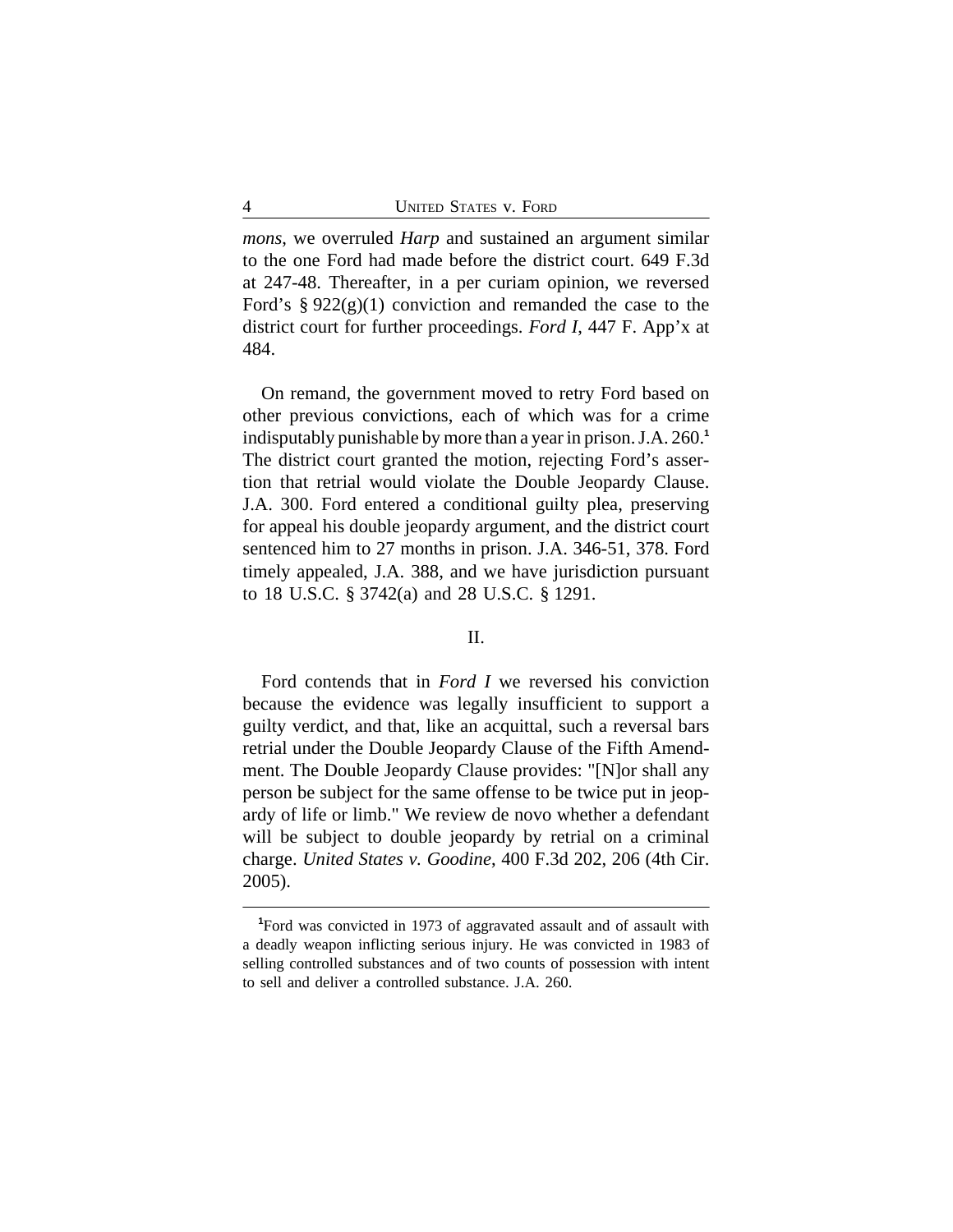#### A.

In general, the Double Jeopardy Clause "forbids a second trial for the purpose of affording the prosecution another opportunity to supply evidence which it failed to muster in the first proceeding." *Burks v. United States*, 437 U.S. 1, 11 (1978). Thus, the Double Jeopardy Clause prohibits the retrying of a defendant whose conviction is "reversed by an appellate court solely for lack of sufficient evidence to sustain the jury's verdict." *Id.* at 2. On the other hand, the Double Jeopardy Clause "does not prevent the government from retrying a defendant who succeeds in getting his first conviction set aside . . . because of some error in the proceedings leading to conviction." *Lockhart v. Nelson*, 488 U.S. 33, 38, 40 (1988)(holding that "the Double Jeopardy Clause allows retrial when a reviewing court determines that a defendant's conviction must be reversed because evidence was erroneously admitted against him, and also concludes that without the inadmissible evidence there was insufficient evidence to support a conviction.")

We have held that when a conviction is reversed because of a post-trial change in law, a second trial is permitted. In *United States v. Ellyson*, 326 F.3d 522 (4th Cir. 2003), we considered the double jeopardy ramifications of such a reversal, concluding it was analogous to one for procedural error and therefore did not bar retrial. There, defendant Ellyson was tried on federal child pornography charges. *Id.* at 526. The district court instructed the jury that the government was required to prove that the pornographic materials in question either involved or appeared to involve minors. *Id.* After the jury returned a guilty verdict, Ellyson appealed, in relevant part contending that the "appeared to involve" prong of the instructions violated the First Amendment—an argument he conceded was contrary to existing Fourth Circuit precedent but was the law in the Ninth Circuit. *Id.* at 527. His appeal was held in abeyance until the Supreme Court decided *Ashcroft v. Free Speech Coalition*, 535 U.S. 234 (2002), which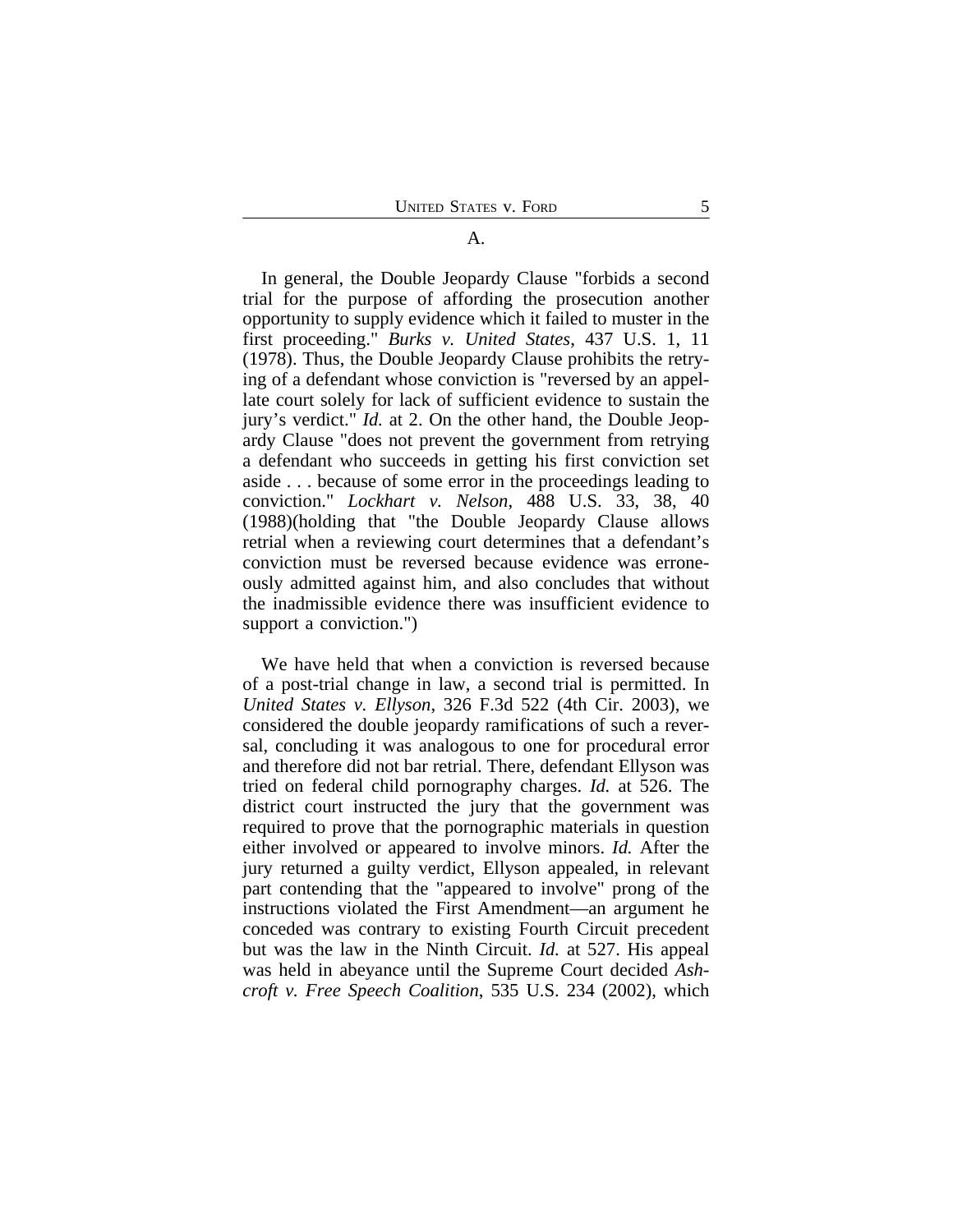invalidated the statute underlying the challenged instruction as overbroad. *Ellyson*, 326 F.3d at 527. Because we could not conclude that the jury's verdict was based solely on a finding that the pornographic materials actually involved minors, we set the verdict aside. *Id.* at 531. We then addressed the applicability of the retrial bar associated with reversals for insufficient evidence:

[T]he double jeopardy concerns that preclude the government from having a second opportunity to build a case against a defendant when it failed to do so the first time are not present here. Any insufficiency in the proof was caused by the subsequent change in law under *Free Speech Coalition*, not the government's failure to muster evidence. . . . Similar reasoning [to that in *Lockhart*, 488 U.S. at 34, 42,] applies here. The government presented its evidence under the wrong standard, *i.e.*, it presented evidence correctly believing, based on the law at the time, that it was enough to prove the images "appeared" to depict minors. If the evidence in the record is insufficient to support a verdict under *Free Speech Coalition*, it is not because of the government's failure of proof but because of the changes brought by *Free Speech Coalition*.

*Id.* at 533-34. We held, therefore, that there was no double jeopardy bar to Ellyson's retrial. *Id.***<sup>2</sup>**

Other circuits considering this issue agree that where a reviewing court determines that the evidence presented at trial

<sup>&</sup>lt;sup>2</sup>We held, in the alternative, that there was sufficient evidence in the record to support a guilty verdict for Ellyson even under the revised legal standard. *Ellyson*, 326 F.3d at 534-35. Where a court makes alternative holdings to support its decision, each holding is binding precedent. *United States v. Fulks*, 454 F.3d 410, 434-35 (4th Cir. 2006) (citing *MacDonald, Sommer & Frates v. Yolo Cnty.*, 477 U.S. 340, 346 n.4 (1986)).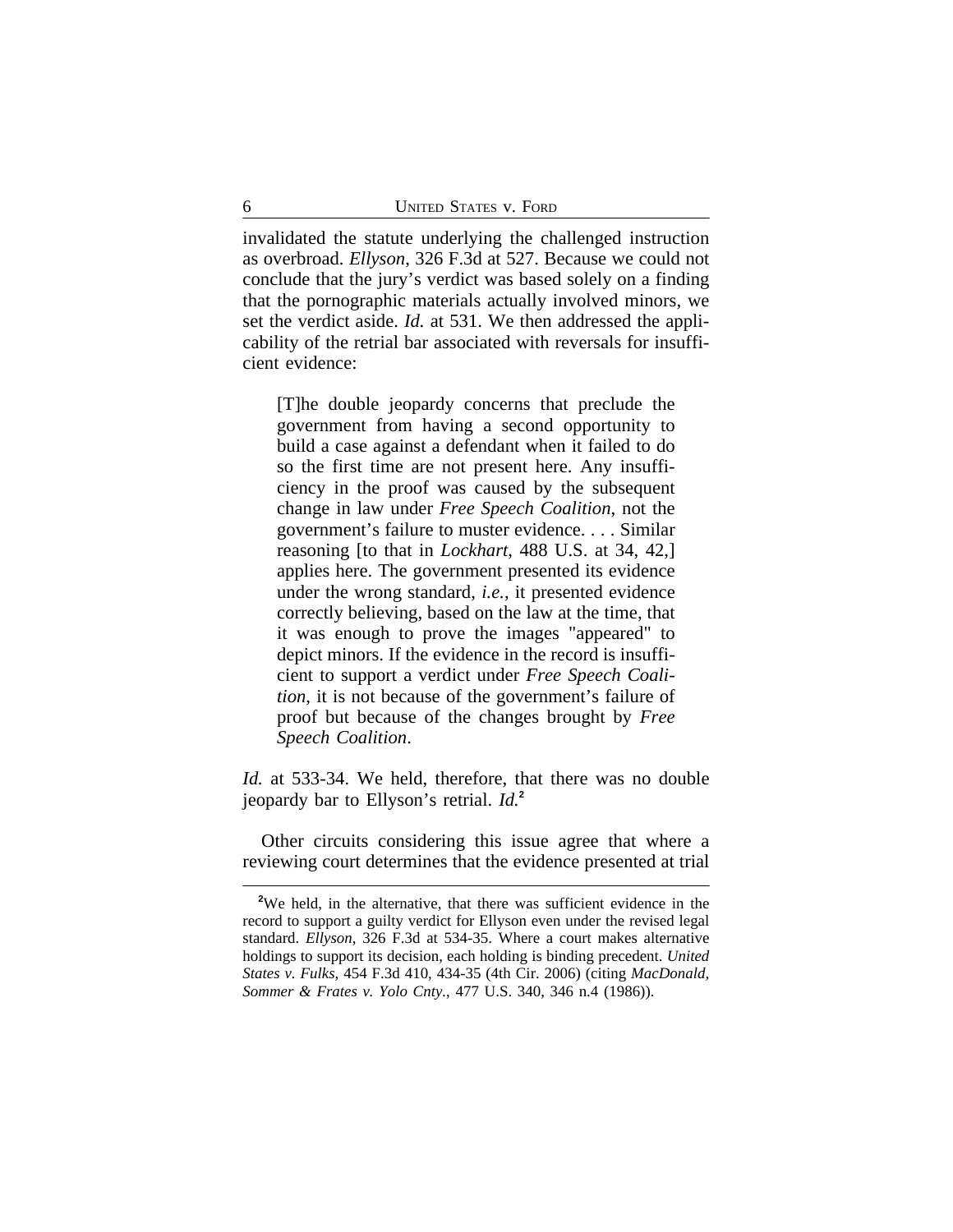UNITED STATES V. FORD 7

has been rendered insufficient only by a post-trial change in law, double jeopardy concerns do not preclude the government from retrying the defendant. *E.g.*, *United States v. Robison*, 505 F.3d 1208, 1225 (11th Cir. 2007); *United States v. Wacker*, 72 F.3d 1453, 1465 (10th Cir. 1996); *United States v. Weems*, 49 F.3d 528, 531 (9th Cir. 1995); *see also United States v. Bruno*, 661 F.3d 733, 742-43 & n.2 (2d Cir. 2011) (facing a similar issue and collecting cases, including *Ellyson*, but deciding the case on other grounds); *United States v. Green*, 139 F.3d 1002, 1004 (4th Cir. 1998) (holding that vacatur of a judgment based on a post-judgment change in law is "akin to a reversal for trial error").

B.

Ford's double jeopardy argument fails in light of *Ellyson*. The *Harp* definition of "punishable by more than a year" was binding on the district court, notwithstanding the existence at the time of a Sixth Circuit decision similar to the decision later rendered in *Simmons*. **3** Ford's 2003 drug conviction was clearly admissible and sufficient under the *Harp* standard to qualify him as a felon, but it was clearly inadmissible and insufficient under the *Simmons* standard. Thus, the government, as in *Ellyson*, "presented evidence correctly believing, based on the law at the time, that it was enough to prove" that Ford was a felon. *See Ellyson*, 326 F.3d at 534. And just as in *Ellyson*, "[a]ny insufficiency in the proof" here "was caused by the subsequent change in the law" effected by *Simmons*, "not the government's failure to muster evidence" under the legal standard that existed as binding precedent at the time of the trial. *See Ellyson*, 326 F.3d at 534. The *Ford I* decision was therefore "akin to a reversal for trial error," *see Green*, 139 F.3d at 1004, and retrial did not run afoul of the Double Jeopardy Clause.

**<sup>3</sup>** *Simmons* itself rested heavily on a Supreme Court case postdating Ford's trial: *Carachuri-Rosendo v. Holder*, 130 S. Ct. 2577 (2010).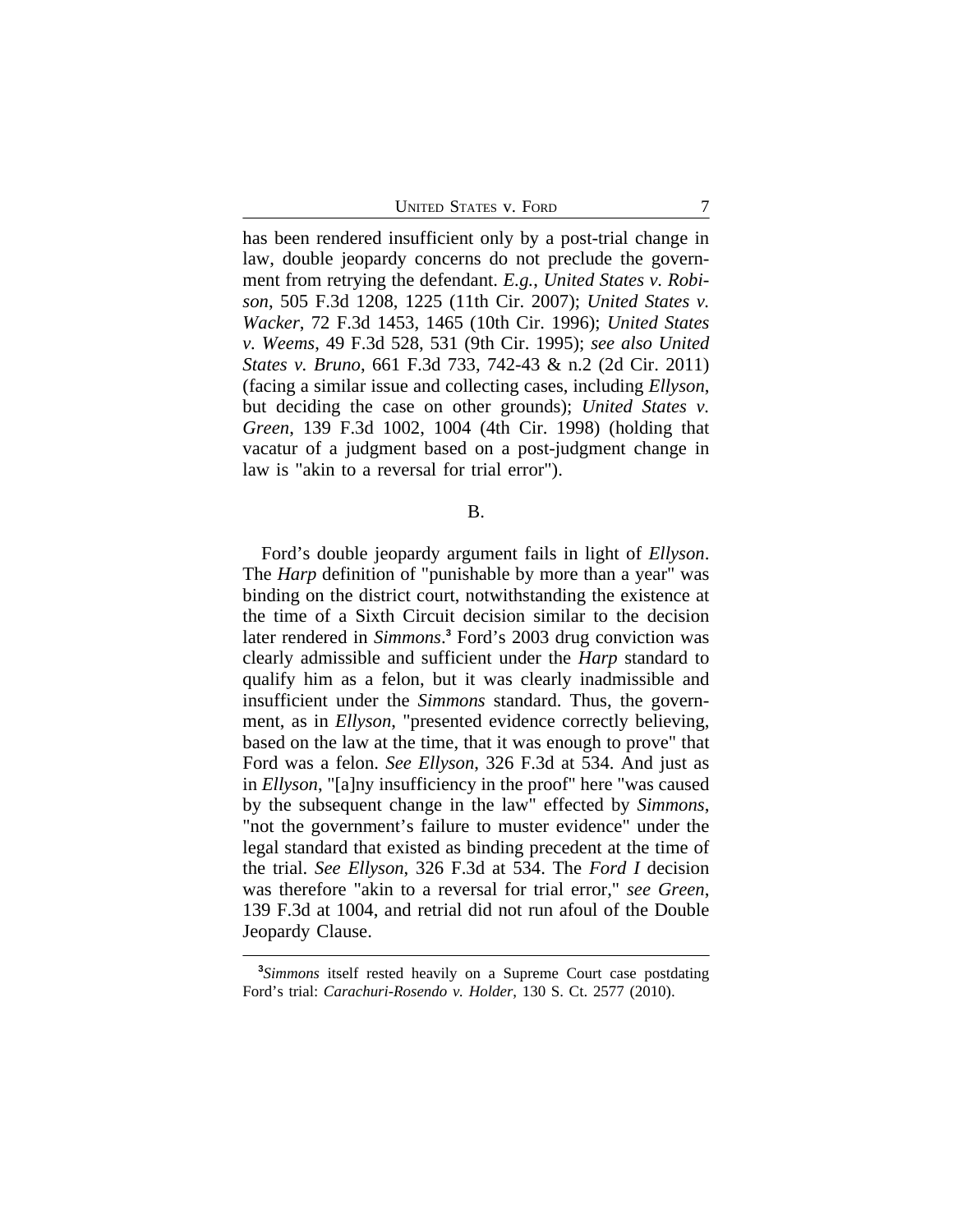Ford attempts to distinguish *Ellyson* by noting that the *Ellyson* court explained why the change in law at issue there rendered jury instructions erroneous, whereas the *Ford I* court reversed because, as in *Burks*, the government did not present sufficient evidence. This contention is unavailing for at least two distinct reasons.

First, in *Ford I* we reversed Ford's conviction "[i]n view of our holding in *Simmons*" without commenting on evidentiary sufficiency or the government's alleged failure of proof. 447 F. App'x at 485.**<sup>4</sup>** We remanded for further proceedings, not for entry of a judgment of acquittal. *Id.*; *see, e.g.*, *United States v. Habegger*, 370 F.3d 441, 446 (4th Cir. 2004) (reversing for insufficient proof and remanding "with instructions to enter a judgment of acquittal"); *United States v. Grande*, 620 F.2d 1026, 1040 (4th Cir. 1980) (same); *see also Burks*, 437 U.S. at 10-11, 18 (explaining that the only just remedy available to an appellate court determining that the evidence presented at trial was legally insufficient is the direction of a judgment of acquittal).

Second, nothing in *Ellyson* or any of the cases from other circuits giving a change in law the same effect as a trial error for double jeopardy purposes suggests their reasoning or holdings are limited to the effect of a change in law on erroneous jury instructions. Indeed, our decision in *Ellyson*, by its reliance on the Supreme Court's reasoning in *Lockhart*, is implicitly to the contrary, 326 F.3d at 533-34, and the decisions by our sister circuits are explicitly to the contrary, *see Robison*, 505 F.3d at 1224-25 (holding that where the trial court made clear before and during trial it would rely on a definition of "navigable waters" later held to be incorrect, remand for a

**<sup>4</sup>**Ford asserted in his *Ford I* briefs that an "independent ground for reversal" was that the district court improperly instructed the jury regarding the definition of a crime punishable by more than a year. Brief for Appellant, *Ford I*, 447 F. App'x 484 (10-4176), 2010 WL 2867600, at \*35 n.5.